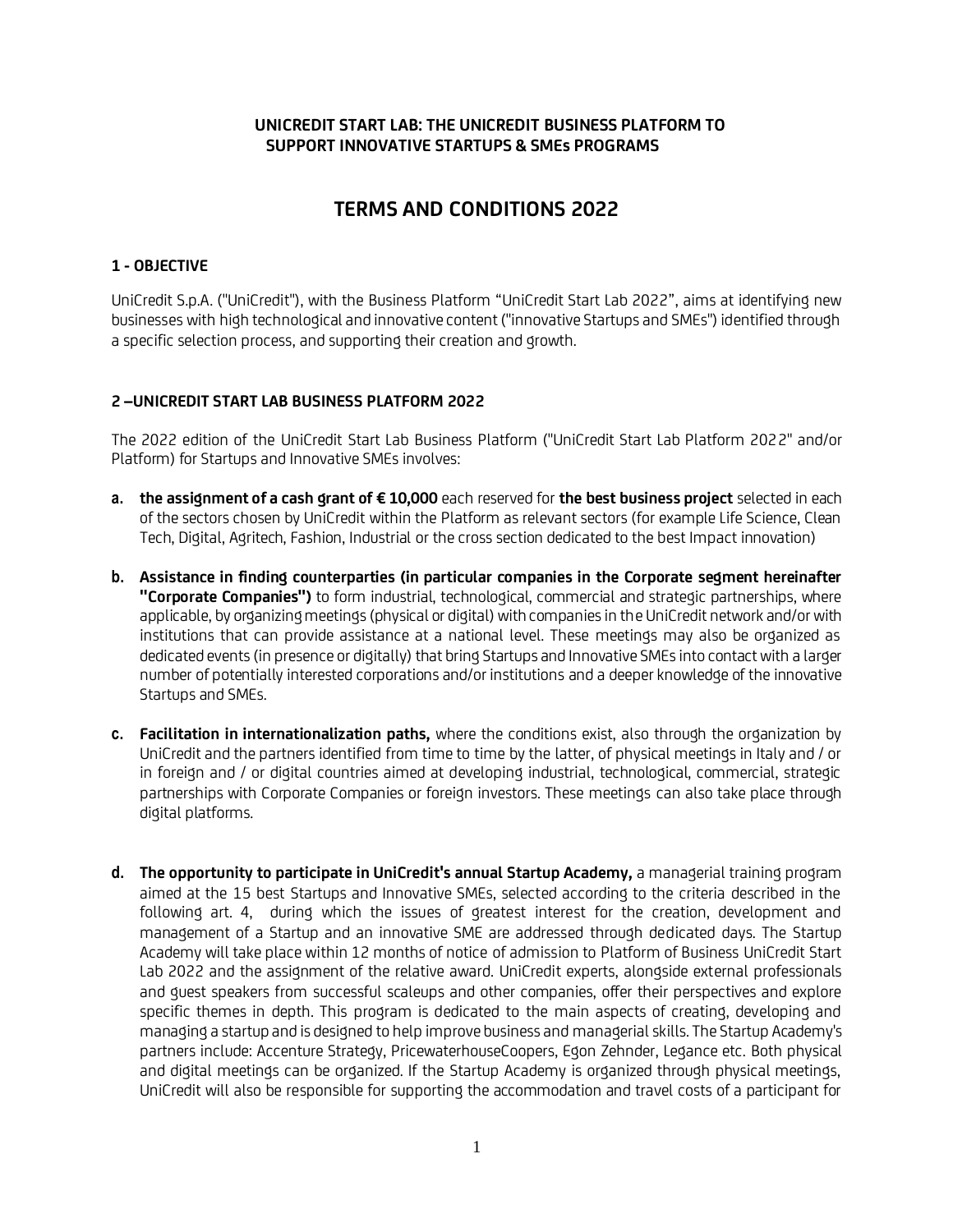each innovative Startup and SME for a maximum amount of €1,000 (one thousand) if they are present at least 80% of the planned days.

- **e. Enrollment to the UniCredit mentoring platform,** with an assigned mentor selected from among UniCredit professionals or established professionals or entrepreneurs from the UniCredit network, who will periodically supervise the Startups and SMEs and meet with its business team at least four times per year. For the first ranked innovative Startup and / or SME in each of the sectors chosen by UniCredit, a strengthened mentorship will be established with at least 3 professionals with different backgrounds dedicated to supporting the specific needs of the selected innovative Startups / SME
- **f. An assigned UniCredit relationship manager to assist with banking requirements** and offer support regarding which UniCredit products and services may meet the needs of the companies, according to their business plans (e.g., Mutuo "Startup" and the "Fondo Centrale di garanzia" to cover guaranteed loans made to startups and SMEs). The granting of loans and opening of accounts are in all cases subject to UniCredit's wholly discretionary assessment of credit status and will be in compliance with the terms and conditions set forth in UniCredit's regulations.
- **g. Opportunities to meet potential investors** (business angels, venture capitalists, early stage funds, etc.), specially selected by UniCredit. These meetings will take place at designated events and will follow UniCredit procedures and be consistent with its usual activities.
- **h. A featured presence on the UniCredit Start Lab website** and in other communications relating to UniCredit and its network, in keeping with procedures defined from time to time by UniCredit.
- **i. Use of workspace in the UniCredit Business Center in Milan**, in keeping with procedures defined from time to time by UniCredit and consistent with its usual activities.

# **3 - PARTICIPATION REQUIREMENTS**

Participation in the UniCredit Start Lab Platform 2022 program is free of charge. Participation is open both to individuals ("Applicant/s") and to groups of people, one of whom must be designated as the Applicant. UniCredit Group employees and other people with ties to members of the boards of directors of UniCredit and Group companies cannot participate.

Applications for the UniCredit Start Lab Platform 2022 are open to:

1. natural persons who, on the application date, are above the age of majority and intend to form a company operating in Italy, in the industry or service sectors within six months of the date of receipt of the application for the UniCredit Start Lab Platform 2022,

o r

2. legal entities represented by commercial companies operating in the sectors of industry and services that have been established for no more than 60 months before the date of submission of the application for participation, except in special cases to be assessed at the sole discretion UniCredit judgment based on sector dynamics

# **4 - ASSESSMENT PROCESS AND CRITERIA FOR ADMISSION TO THE UNICREDIT START LAB BUSINESS PLATFORM 2022 AND AWARDING GRANTS**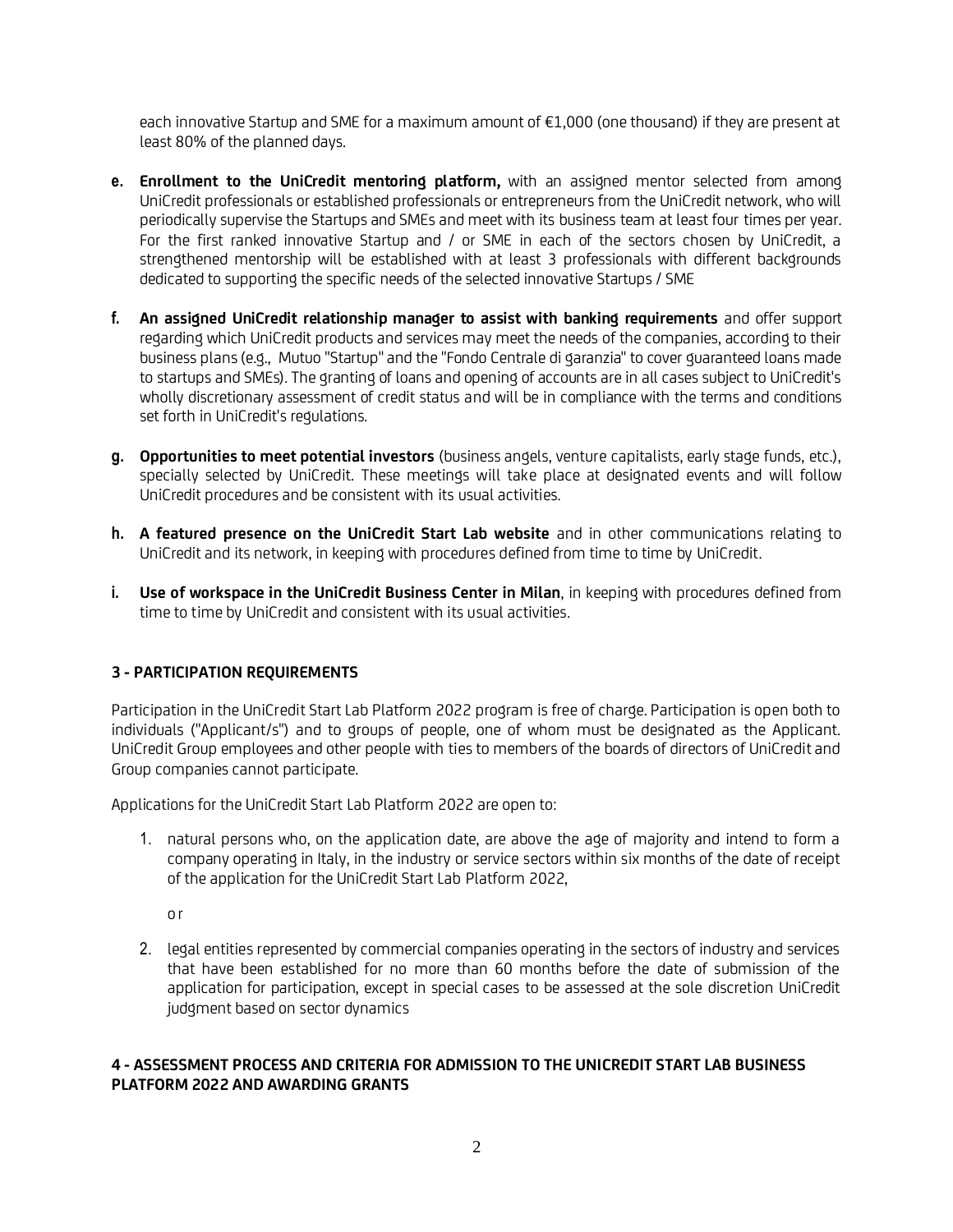Admission to the UniCredit Start Lab Platform 2022 is granted at UniCredit's absolute discretion, based mainly on the objective, quantitative results of a scoring model and the opinions of experts working together in industry-specific assessment committees ("Assessment Committees") to consider criteria relating to innovation, originality and entrepreneurial talent, which is are at the center of the selection process.

More specifically, all business plans submitted and admissible under the conditions of Section 3 will be assessed according to a specially designed scoring model, which uses a specific methodology for assessing new business ideas.

In particular, the information provided by the Applicant will be assessed in relation to the following analysis areas:

- Characteristics of the Business/Business Idea
- Relevant Market and Sector
- Team Involved
- Quality of the Business Plan, including the business and provided business and financial information and forecasts

Information on the characteristics of the business/business idea will account for 40% of the total score; information on the relevant market and sector will account for 25 percent of the total score; information regarding the team will account for 20 percent of the total score; and information on the quality of the business plan and business/financial projections will account for 15 percent of the total score.

Assessment Committees will then be set up for each of the reference sectors identified by UniCredit (for example Life Science, Clean Tech, Digital, Innovative Made in Italy Agritech, Fashion, Industrial, Impact Innovation). Each committee will comprise at least four members drawn from the industry in question (e.g., entrepreneurs, professional investors, managers, engineers), who will be asked to assess the individual Startups and Innovative SMEs that have obtained satisfactory scores. UniCredit reserves the right to merge two or more Assessment Committees if there is a shortage of quality applications.

The cash grants described in Section 2(a) will be awarded at UniCredit's absolute discretion following discussion with the Assessment Committees. The grants will be paid to companies that are already formed or that will be formed within six months of the award. If the company is not formed within this period, the grant will not be paid.

To identify the Startups and Innovative SMEs eligible for the opportunities described in Section 2(a), the awarding of four cash grants, and Section 2(d), the Startup Academy, the following mechanism will be used: Each business project will be assigned a score, of which 50 percent is based on the implementation of the scoring model and 50 percent is based on the assessments of the Assessment Committee in its relevant sector. Through this procedure, the three best applications in each category will become eligible to receive the grants. The grant will be awarded to the innovative Startup / SME with the highest total score.

All other aspects of UniCredit Start Lab Platform 2022 described in Section 2, in particular Section 2(b), assistance finding counterparties, Section2(c), Facilitation in internationalization paths, Section 2(e), enrollment in the mentoring program, Section 2(f), provision of a relationship manager, Section 2(g), opportunities to meet potential investors, Section 2(h), a featured presence on the UniCredit website, Section 2(i), use of workspace in the UniCredit Business Center, will be awarded at UniCredit's absolute discretion, based on the scores assigned to the business ideas as per the above-described scoring model.

# **5 - CONDITIONS FOR ADMISSION TO UNICREDIT START LAB BUSINESS PLATFORM 2022 AND FOR THE AWARD OF GRANTS**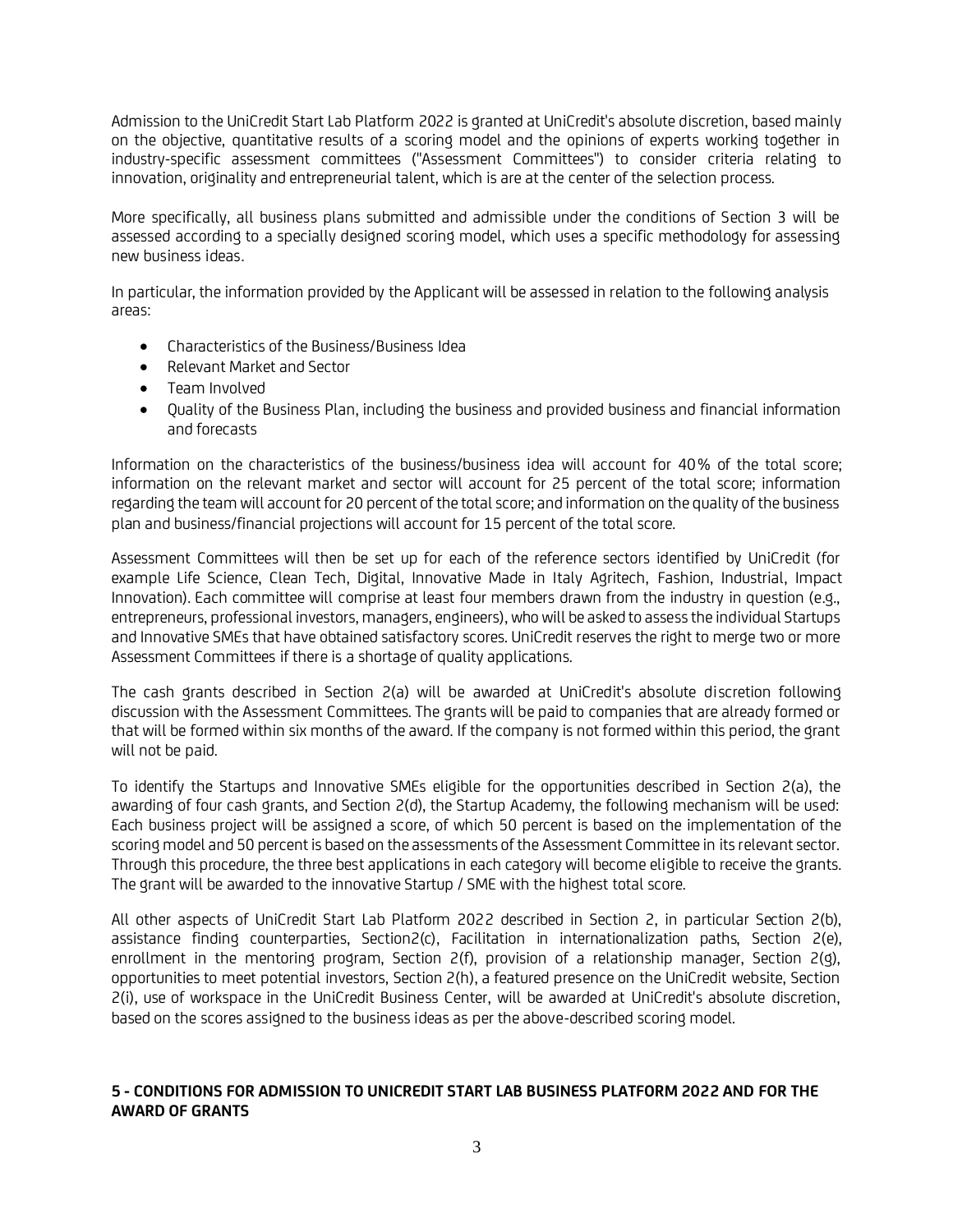Startups and Innovative SMEs that will be admitted to UniCredit Start Lab Platform 2022 will receive written confirmation to this effect. Notice of grants awarded will be conveyed by UniCredit in the same written communication or a subsequent written communication. Participation in UniCredit Start Lab Platform 2022 and the allocation of grants are both subject, on pain of forfeit, to:

- a. in the case of an already established company, the effective registration of the same in the Register of Companies (if foreign in similar registers existing in the country of reference) and the absence of any bankruptcy proceedings (if foreign, documents certifying the similar absence of any bankruptcy proceedings);
- b. formation of the company and, if based in Italy, registration in the Register of Companies within six months of the date of receipt of the notice of admission to UniCredit Start Lab Platform 2022 (for companies not yet formed).

# **6 - PROCEDURE AND DEADLINE FOR SUBMISSION OF APPLICATIONS**

To be considered for participation in UniCredit Start Lab Platform 2022, the Applicant must develop and submit an original and highly innovative business project. To this end, the Applicant must complete and send the following forms, according to the procedures stated in the online registration form, **by 18:00 CET on April 28, 2022**:

- a. Application form
- b. Complete business plan for Startups and Innovative SMEs
- c. Statement on personal data processing for [acknowledgment](https://context.reverso.net/traduzione/inglese-italiano/acknowledgment) and acceptance.

The application must also be accompanied by:

- 1. BIO of the Applicant and of the other team members if applying as a group, including the academic path and professional experiences;
- 2. Self-declaration by the Applicant of no criminal convictions or banking disputes;
- 3. Executive summary of the business plan of the Startup or Innovative SME (optional) ;
- 4. Copy of the Applicant's identification or, in the case of a group, all members' identification;
- 5. Video pitch of no more than two minutes presenting the Applicant(s) and the business idea (optional).

For the purposes of participation in the selection for the UniCredit Start Lab Platform 2022, no particular categories of data must be provided, as per art. 9 of Regulation (EU) 2016/679 (the "GDPR") (eg data suitable for revealing racial or ethnic origin, political opinions, state of health) and not even personal data relating to criminal convictions and offenses, of which to art. 10 of the GDPR. Otherwise, such data will in no case be used by UniCredit and will be immediately deleted.

The Proposer must also have provided information on the processing of personal data carried out by UniCredit to the other members of the group, as well as having acquired from them the authorization to provide UniCredit with their personal data solely for the purpose of allowing participation in the selection for the UniCredit Start Lab Platform 2022, holding UniCredit harmless from any dispute in this regard.

For companies that have already been formed: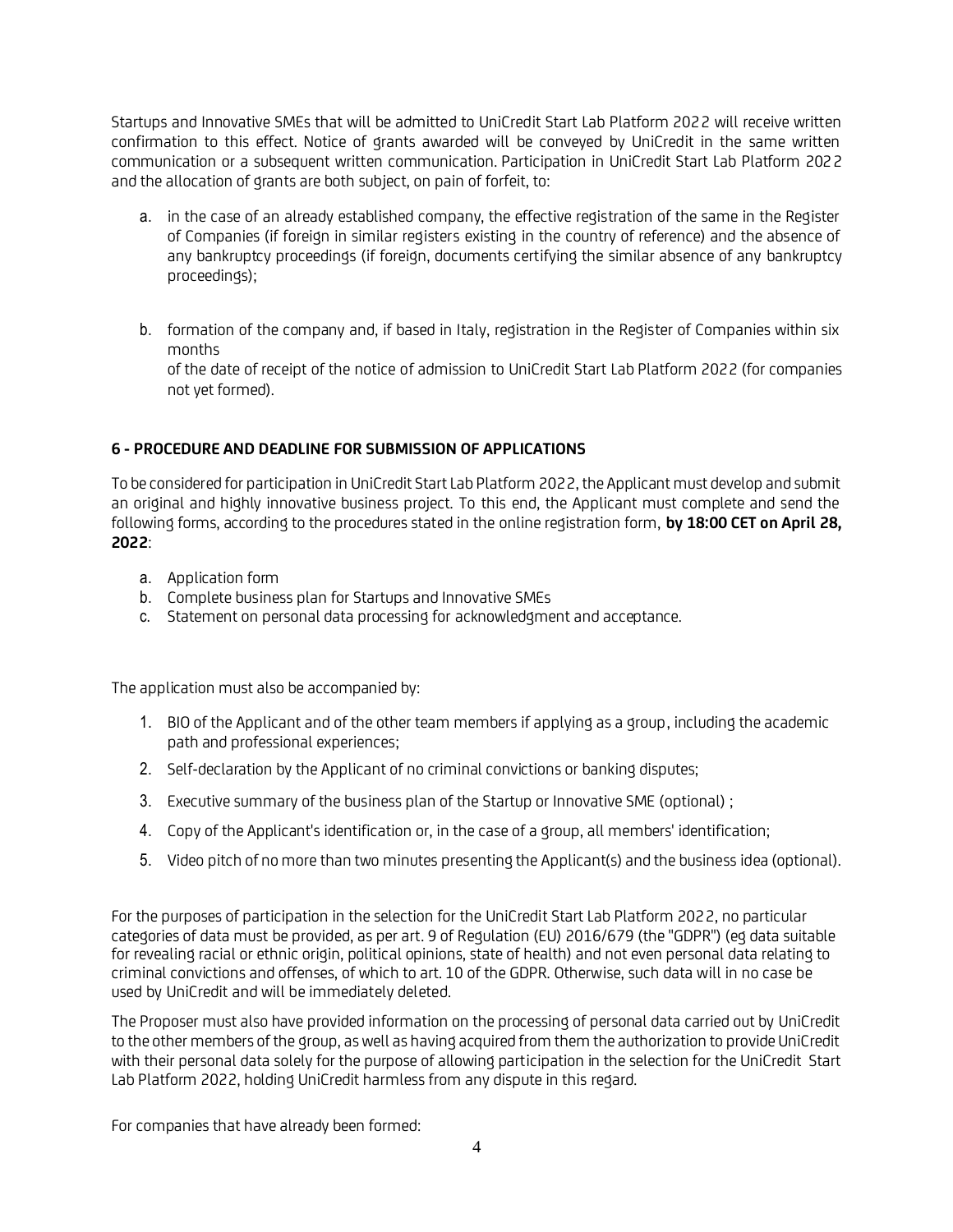- a) Executive Summary of the business plan (optional);
- b) Certificate of registration in the Register of Companies;
- c) Company logo in jpeg format.

In the event of prolonged difficulties in accessing the Platform, a report may be sent to the following email address unicreditstarlab@unicredit.eu and UniCredit will provide further information to allow the submission of the application for participation.

# **7 - OWNERSHIP OF BUSINESS PROJECTS**

Every business project submitted in any application to UniCredit Start Lab Business Platform 2022 remains the property of the author or authors, who may protect it using the appropriate legal means.

#### **8 - CONCLUSION OF THE PROGRAM**

UniCredit Start Lab Business Platform 2022 has a duration of 12 months, beginning from the date when the Startups and Innovative SMEs are notified that that they have been accepted to the platform. Access to UniCredit's mentoring program and the annual Startup Academy programs will conclude on the same date. UniCredit reserves the right to involve, subject to verification of the interest of the innovative startup and SME, in initiatives related to the Platform even beyond 12 months It is understood that UniCredit may at its absolute discretion expel Startups and Innovative SMEs from the UniCredit Start Lab Platform 2022 at any time if their actions are contrary to the spirit of the initiative or if they stop developing the business project submitted as per Section 6 and assessed as per Section 4 of these terms and conditions (e.g.: i) if the company shifts into a business sector not acceptable to UniCredit, such as animal testing, weapons, gambling, nuclear energy, pesticides or tobacco; ii) if the structure of the team changes in a way that could prevent the development of the business project; iii) if unexpected and significant delays in the execution of the project emerge compared to the original timeframe, etc.).

#### **9 - CONFIDENTIALITY AND PERSONAL DATA PROCESSING**

Except as stated in the subsequent paragraph, UniCredit undertakes to maintain the confidentiality of the information, data and documentation relating to the participants and the business projects of which it gains knowledge during the organization and delivery of the initiative, and undertakes not to disclose it to third parties or to use it directly or indirectly, for reasons not strictly connected to the execution of the UniCredit Start Lab Platform 2022, associated communications activities and UniCredit mentoring activities.

During the various stages of delivery of the UniCredit Start Lab Platform 2022, UniCredit may work with certain partners. In this case, personal data and/or information related to the business projects presented to these partners may be disclosed to them solely for purposes connected to the preparation or organization of initiatives or activities that form a significant part of the UniCredit Start Lab Platform 2022 (activities of the Startup Academy, implementation of the mentoring/tutorship program, organization of business meetings, etc.).

In relation to the foregoing, UniCredit shall inform its partners of the private and confidential nature of the information and obtain from them, in its own exclusive interest, appropriate confidentiality commitments, acknowledging their liability for any harm caused as a result of the violation of these commitments.